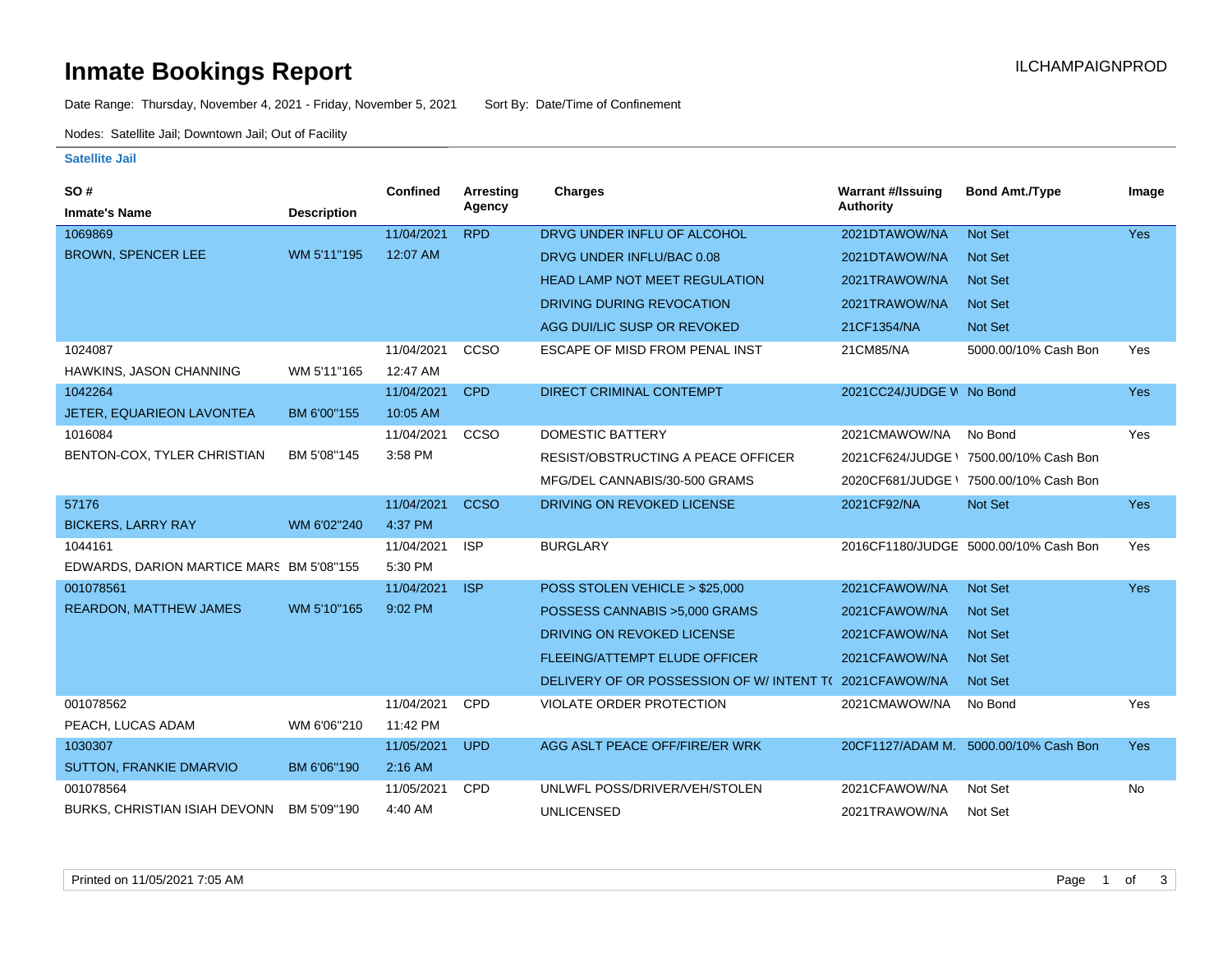# **Inmate Bookings Report Installation Control Control Control Control Control Control Control Control Control Control Control Control Control Control Control Control Control Control Control Control Control Control Control**

Date Range: Thursday, November 4, 2021 - Friday, November 5, 2021 Sort By: Date/Time of Confinement

Nodes: Satellite Jail; Downtown Jail; Out of Facility

#### **Satellite Jail**

| <b>SO#</b>                                                                                                             |                    | Confined   | Arresting | Charges                        | Warrant #/Issuing | <b>Bond Amt./Type</b> | Image |
|------------------------------------------------------------------------------------------------------------------------|--------------------|------------|-----------|--------------------------------|-------------------|-----------------------|-------|
| <b>Inmate's Name</b>                                                                                                   | <b>Description</b> |            | Agency    |                                | Authority         |                       |       |
| 984158                                                                                                                 |                    | 11/05/2021 | CCSO      | POSS STOLEN VEHICLE > \$25,000 | NA/NA             | Not Set               | Yes   |
| DUNNAGAN, CHELSEA RAE                                                                                                  | WF 5'03"125        | 5:23 AM    |           |                                |                   |                       |       |
| <b>The Contract Contract Contract Contract Contract Contract Contract Contract Contract Contract Contract Contract</b> |                    |            |           |                                |                   |                       |       |

**Total Satellite Jail: 11**